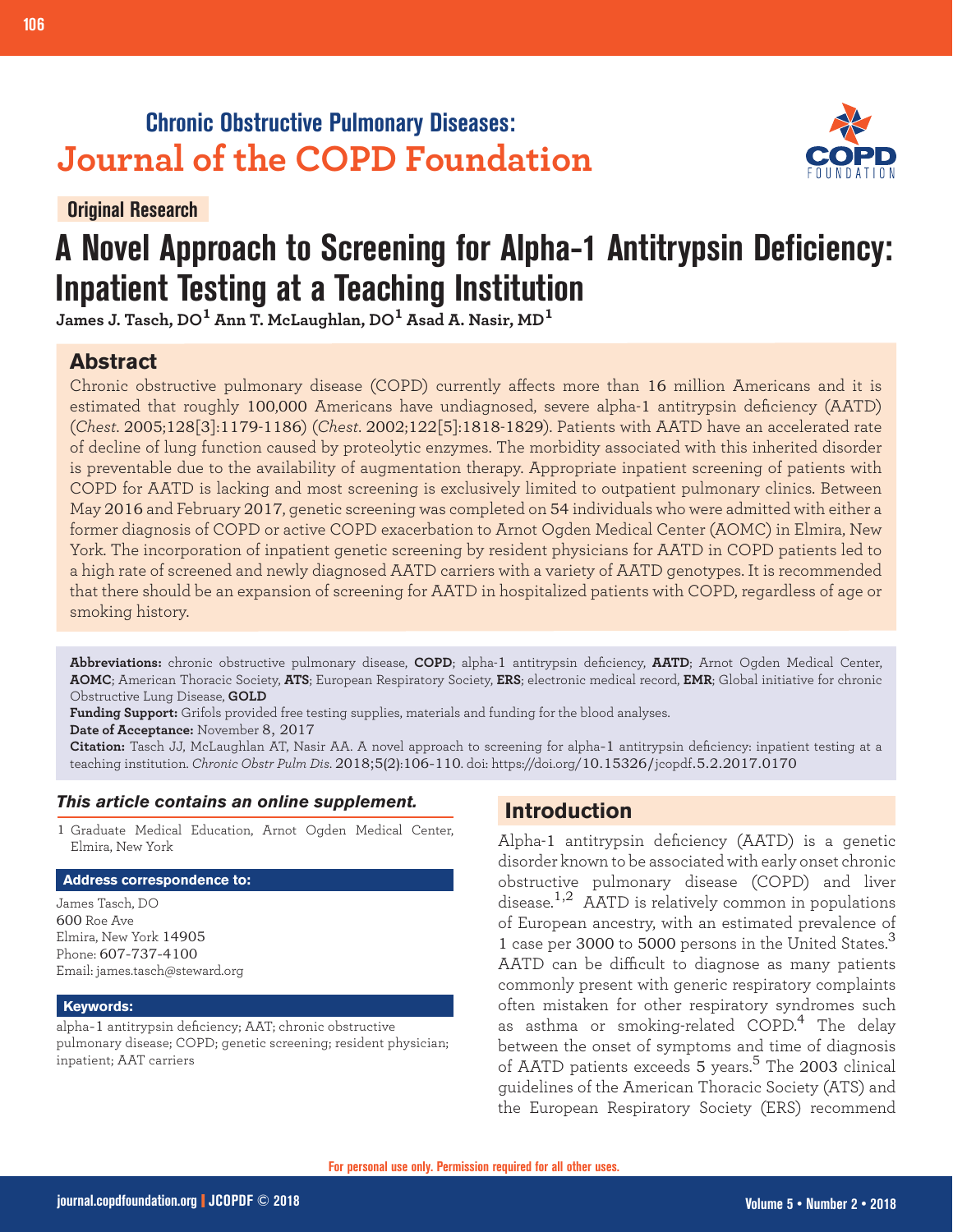AATD testing for all patients with COPD, emphysema, or asthma with irreversible airflow obstruction.<sup>3,6</sup> Updated guidelines created by the Alpha-1 Foundation and published in the Journal of the COPD Foundation in 2016, again reinforce the recommendation to test all individuals with COPD regardless of age or ethnicity.<sup>1</sup> Despite having clear recommendations for AATD screening, testing remains low and is almost exclusively limited to outpatient pulmonary clinics.

Since early diagnosis of the disease could prompt initiation of therapy, screening programs have been developed as a strategy to increase detection (of AATD) in the United States.<sup>2,7</sup> Poor awareness by health care professionals is a large reason for the lack of routine screening for AATD. An example that helps facilitate awareness is the distribution of free AATD test kits. Another more recent strategy involved further educating respiratory therapists about AATD which led to an increased referral for screening.<sup>8</sup> Yet another strategy to increase focused screening is to utilize pulmonary function laboratory personnel to test patients found to have fixed airflow obstruction while undergoing pulmonary function tests.9 A common misconception by providers is that individuals newly diagnosed with COPD who have a significant smoking history do not need to be screened for AATD. This study was designed to test the feasibility of inpatient screening for AATD utilizing resident physicians as a medium to help collect samples while simultaneously spreading awareness of this genetic disorder.

#### **Methods**

This feasibility study was approved by the institutional review board of Arnot Ogden Medical Center (AOMC) in Elmira, New York. The inclusion criteria were selected to be in conjunction with the 2003 guidelines put forth by the ATS and the ERS as well as the 2016 Alpha-1 Foundation guidelines.<sup>1,6</sup> Individuals were required to be 18-years-old or older and admitted to AOMC with either an active COPD exacerbation or a previous diagnosis of COPD via pulmonary function testing. All physicians who admitted patients at AOMC were informed of this study via multiple modalities and were encouraged to enroll their patients. Modalities included reminder mass notifications utilizing both electronic medical record (EMR)-based messaging and health network-based emails, printed reminders which were placed at all commonly used computers, and

routine verbal reminders at resident conferences. A custom nursing notification order was added into the hospital's electronic health care software allowing for physician-friendly, time-efficient referral to the study. Through a texting service compliant with the Health Insurance Portability and Accountability Act, nursing staff notified a group of resident physicians of each new referral.

A resident physician associated with the "Alpha-1 Team" obtained informed consent utilizing a premade consent form allowing for the participation in the study and collection of a small blood sample. A brief questionnaire (online supplement), which incorporated previous pulmonary function testing results, smoking history, medical and family history, and contact information, was completed by the resident physician and the patient. An AATD brochure was given to the individual being screened in compliance with New York State policy. Utilizing free AATD testing kits, provided by Grifols pharmaceuticals, a blood sample was collected and sent to GeneAidyx LLC Alpha-1 Antitrypsin Genetics Laboratory for further analysis. Results were reported and reviewed within 2-3 weeks of screening. Any positive findings prompted a referral of the individual for an outpatient visit with a pulmonologist.

#### **Results**

Demographics of the study population are listed in Table 1. There was a male to female ratio of nearly 1:1 with most participants older than 45 years old. A total of 71% of the individuals screened carried a diagnosis of Global initiative for chronic Obstructive Lung Disease stage 3 or 4 COPD.<sup>10</sup> As expected, tobacco use was predominant in our patient population, with 47% being active smokers. Perhaps most importantly, only 54% of individuals evaluated were being currently followed by a pulmonologist with more than 75% of them having been hospitalized for a COPD-related issue prior to the admission in which they were screened for AATD. To date, this study has led to the discovery of 12 individuals (22.2% of the screened patients) with a variant genotype of AATD (Figure 1). There were 5 individuals with PI\*MS genotype, 6 patients with PI\*MZ genotype, and 1 individual with PI\*SZ genotype with associated range of alpha-1 antitrypsin levels of 84.3 to 192.6mg/ dL, 74.6 to 208.4mg/dL, and 70.6mg/dL respectively. Additionally, 1 individual who was a newly diagnosed AATD carrier from this study, referred their child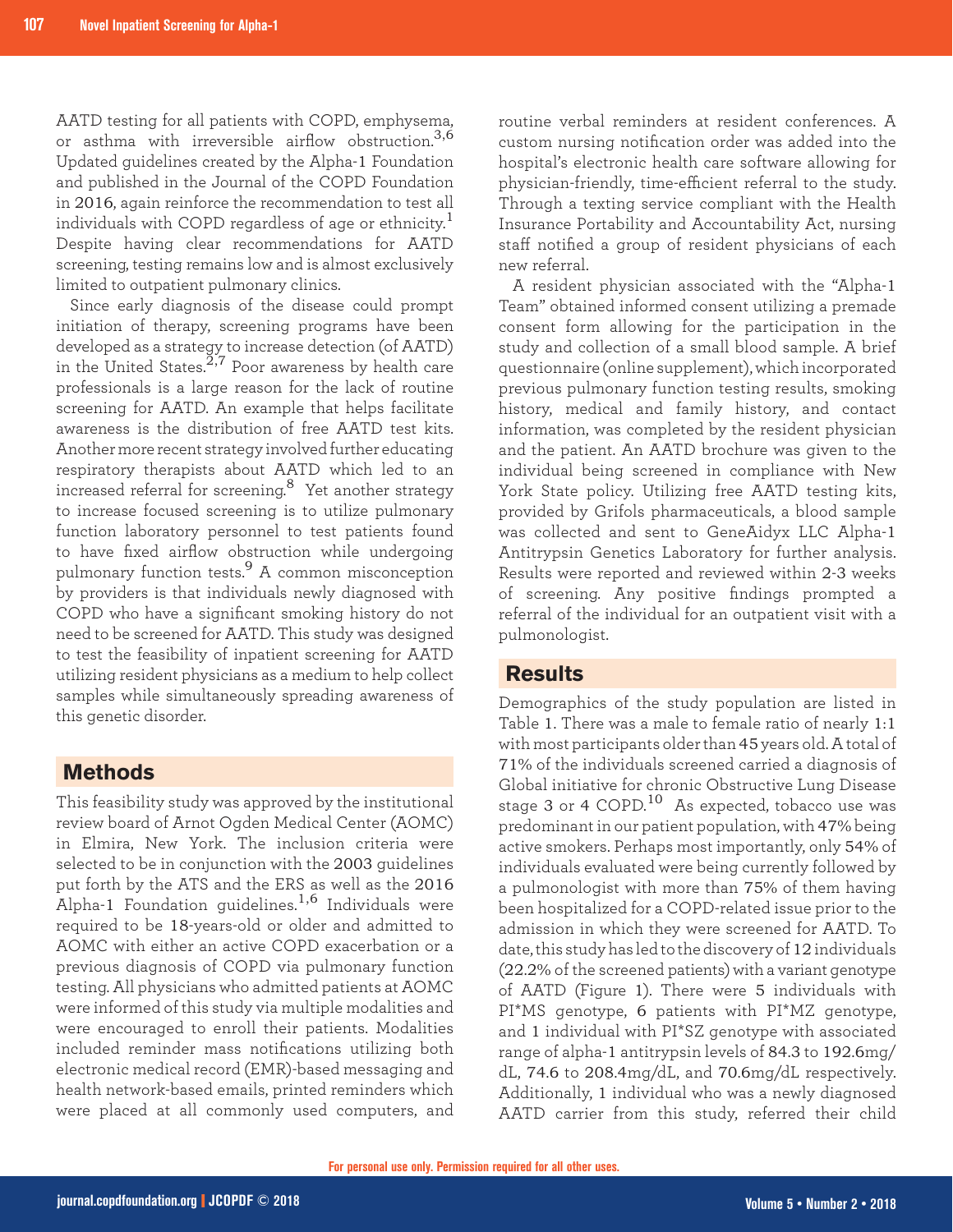# **Table 1. Cumulative Characteristics** of All Persons Screened

| Age (years)                                           |          |
|-------------------------------------------------------|----------|
| 18-45                                                 | 1(2%)    |
| 46-65                                                 | 23 (43%) |
| 66-88                                                 | 30 (55%) |
| Gender                                                |          |
| Male                                                  | 28 (52%) |
| Female                                                | 26 (48%) |
| <b>COPD</b> (GOLD stage)                              |          |
| unknown                                               | 5(9%)    |
| stage 1                                               | 2(4%)    |
| stage 2                                               | 9(17%)   |
| stage 3                                               | 22 (41%) |
| stage 4                                               | 16 (30%) |
| <b>Hospitalized Previously for COPD</b>               |          |
| Yes                                                   | 41 (76%) |
| No                                                    | 13 (24%) |
| <b>Smoking History (pack years)</b>                   |          |
| Non-smoker                                            | 2(4%)    |
| $1 - 19$                                              | 3(5%)    |
| 20-40                                                 | 25 (46%) |
| $41 - 60$                                             | 15 (28%) |
| Greater than 60                                       | 9(17%)   |
| <b>COPD Diagnosed Before age 45</b>                   |          |
| Yes                                                   | 12 (22%) |
| No                                                    | 42 (78%) |
| <b>Family History of COPD</b>                         |          |
| Yes                                                   | 20 (37%) |
| No                                                    | 34 (63%) |
| Home Oxygen <sup>a</sup>                              |          |
| No                                                    | 22 (41%) |
| Nocturnal Only                                        | 7(13%)   |
| Continuous Use                                        | 25 (46%) |
| <b>Followed by a Pulmonologist</b>                    |          |
| Yes                                                   | 29 (54%) |
| No                                                    | 25 (46%) |
| Previous Exposure to Glass, Sandblasting, or Asbestos |          |
| Yes                                                   | 11 (20%) |
| No                                                    | 43 (80%) |
|                                                       |          |

<sup>a</sup>Arnot Ogden Medical Center in Elmira, New York is at an approximate altitude of 942 feet (287 meters). COPD=chronic obstructive pulmonary disease; GOLD=Global initiative for chronic Obstructive Lung Disease

# **Figure 1. Total Number of Individuals Diagnosed by Genotype**



MM is the wildtype genotype. AATD=alpha-1 antitrypsin deficiency

for screening who was subsequently found to have a PI\*MZ genotype.

## **Discussion**

AATD is one of the most common autosomal genetic disorders in humans, although it is still considered a rare recessive hereditary disorder and is significantly underdiagnosed.11 For many individuals, a true diagnosis may take years, even after symptoms appear, leading to significant disease progression and irreversible lung damage.<sup>1</sup> According to the ATS/ ERS recommendations, all patients with COPD and asthma (not fully reversible after bronchodilator therapy) should be tested for  $\text{AATD}$ ,  $^{12}$  Largely, these recommendations are not being followed. Potential reasons for that include lack of awareness about the disease and the appropriate tests.<sup>5</sup> The utilization of resident physicians to screen patients was done in part to help promote, among young physicians, the awareness of prevalence and treatment options of AATD.

There have been attempts to improve timing of diagnosis by implementing mass screening techniques in the general population and in newborns, but these are obviously limited by the high costs that can prohibit any large-scale screening program. The vast majority of modern day screening for AATD takes place in outpatient pulmonary offices. This study addressed the void of inpatient screening and targeted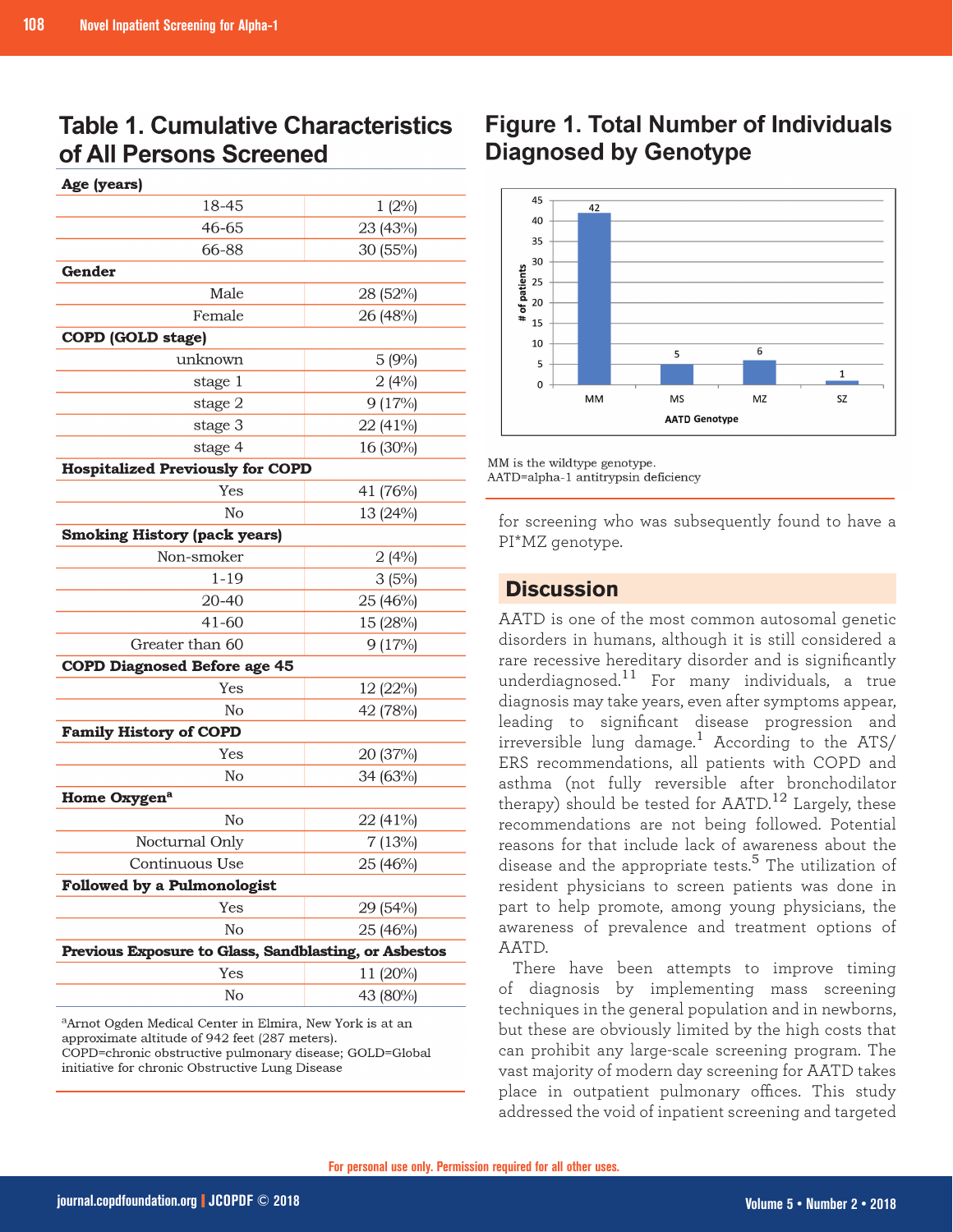individuals admitted with a formal diagnosis of COPD via pulmonary function testing or had an active COPD exacerbation. There was no exclusion for comorbidities, age, medical compliance or tobacco exposure.

There were challenges throughout the implementation of this novel screening method. The first was the need for frequent reminders to all providers to refer their patients to the study due to the presumed "not important" status for screening for AATD. Another challenge was overcoming the physician assumptions that age and/or smoking history disqualified their patients for screening. Overall, through continued reinforcement of appropriate screening criteria, physicians began referring more patients. This study would have been strengthened if the patients who qualified, but were not referred by providers for screening, had been tracked. Strategies for implementing EMR-based automatic reminders to providers are being investigated for further improvements in both referral rates as well as eliminating the possibility of referring an already screened individual.

There are numerous benefits of screening for AATD. The most obvious benefit is to potentially qualify a patient for augmentation therapy with alpha-1 antitrypsin protein from donor plasma. Other benefits include: more effective smoking cessation counseling, ability to qualify family members for screening prior to developing significant disease, and the ability to provide individuals with more focused genetic counseling. More effective health care management and modification of lifestyle, such as smoking cessation, can be undertaken in individuals with AATD to help prevent the development of lung disease.<sup>13</sup>

There was an extraordinarily high percentage of individuals newly diagnosed as AATD carriers in this study as compared to the general population. This may be a selection bias based on the inpatient cohort selection. According to GeneReviews,<sup>14</sup> North America AATD carriers are estimated to be 4.8% PI\*MS, 2.1% PI\*MZ, 0.1% PI\*SZ. This feasibility study of 54 individuals resulted in 9.2% PI\*MS, 11.1% PI\*MZ, 1.9% PI\*SZ. Despite finding no individuals with PI\*ZZ genotype, these high percentages of newly diagnosed AATD carriers suggests the need for continued expansion of screening hospitalized patients with COPD for AATD. Further expansion may lead to the eventual utilization of ancillary hospital staff for testing of individuals.

## **Conclusion**

The integration of inpatient genetic screening for AATD in COPD patients led to a high rate of newly diagnosed AATD carriers with a variety of AATD genotypes. This novel approach of utilizing resident physicians in the screening process for AATD led to an increased awareness among providers of AATD screening guidelines and treatment options. Furthermore, it is recommended that inpatient screening for AATD in individuals with COPD be expanded regardless of age, severity of symptoms, or smoking history.

#### **Acknowledgments**

We thank David Lester for providing assistance with publication searches. We thank Kathryn Graham, DO, Adrian Brandau, DO, Hussein Al-Mohamad, DO, Donald Foster, DO, Cliff Snellgrove, DO, Michael Kochik, DO and Joshua Turner, DO for aiding with data collection. We thank Arnot Ogden Medical Center's institutional review board for allowing this project to continue. We thank Grifols for providing free testing supplies, materials, and the funding for the blood analyses.

*Author contributions:* Dr. McLaughlin contributed to the design of the study, data acquisition and analysis and revisions to the article. Dr. Nasir also contributed to the design of the study, data analysis and article revisions. Dr. Tasch is responsible for all aspects of the study and creation, revision and approval of the manuscript for publication.

#### **Declaration of Interest**

The authors have nothing to declare.